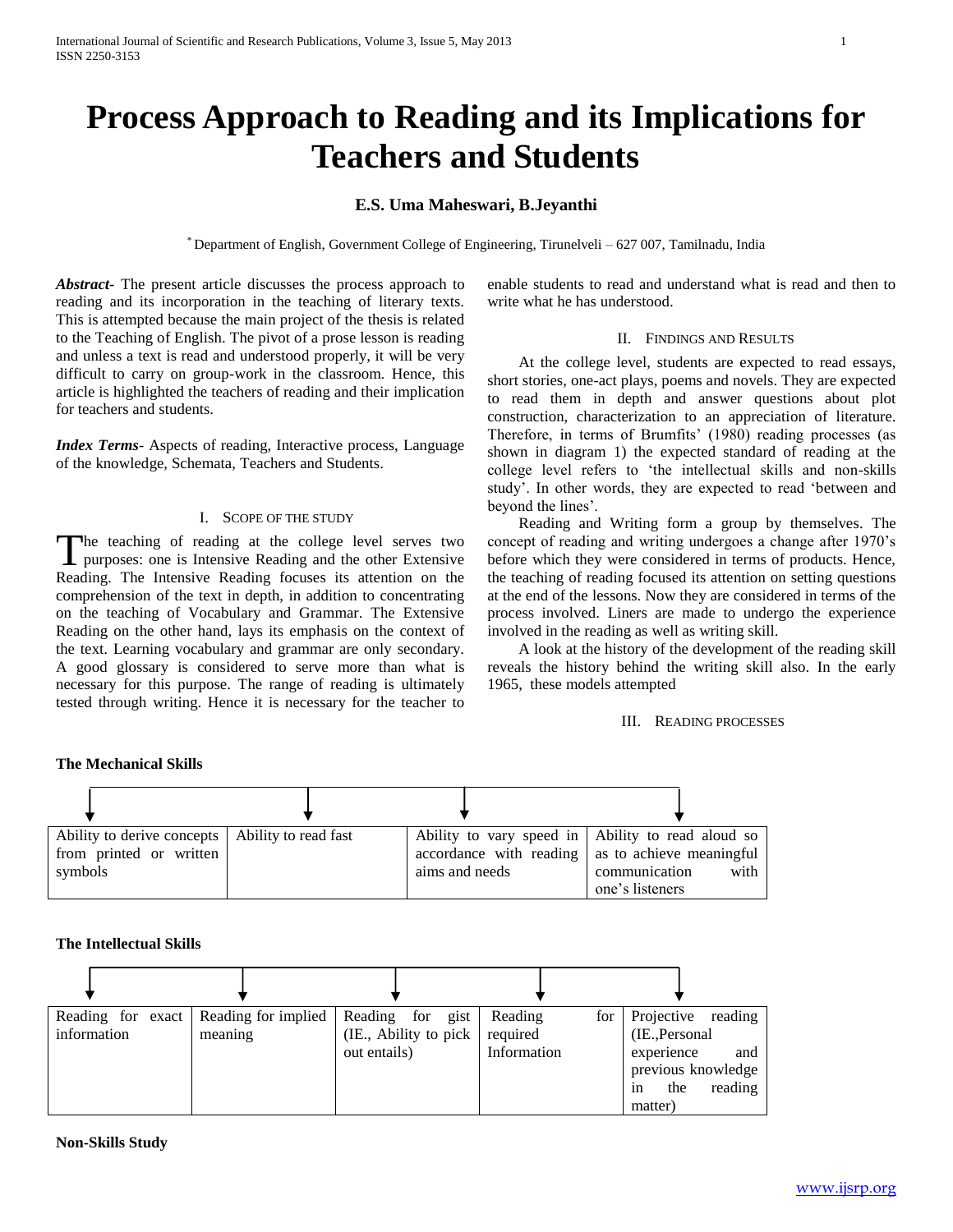Ability to respond to the language beyond plain statement

| Humor | <i>lrony</i> | Emotive<br>language | The<br>writer's<br>philosophy | The<br>and<br>aims<br>sympathies | writer's Response leading to<br>studies of a more<br>literary<br>nature<br>(eg.<br>imagery, plot<br>Style,<br>etc. |
|-------|--------------|---------------------|-------------------------------|----------------------------------|--------------------------------------------------------------------------------------------------------------------|

 To describe how stimuli, such as word and word recognition responses become associated. Reading was thus described as a process of sight - sound - sense , and was considered to involve decoding or transforming or reconverting written symbols into spoken language (Mathews 1966 quoted by smith 1973) Moreover, it was believed that meaning was contained in the text and it was the task of the reader to extract the right meaning, various types of comprehension questions were set at the end of the reading text. So, by nature, these questions were purported to test one's comprehension of the text. If the students were able to answer all the questions correctly, (it was believed that the text had fixed meaning and there was only one right meaning of the text). They were said to have acquired the skill of reading and reading was supposed to have a number of sub skills that would be mastered independently. This was called 'skills-an approach' to reading. Samuels and Kamil (in carrel et al 1988) state that during this period behaviorism because the emphasis was on directly observable events external to the individuals, little attempt was made to explain what went on within the recesses of the mind that allowed the human to make sense of the printed page.

 After mid 60s, because of the emergence of cognitive psychology, the modes of reading began to show how processes such as memory and attention which went on within the recesses of the mind played a role in reading. Reading was no more considered to be extracted meaning from the text. It began to take into account the role of the reader. It was no more considered a passive skill but became an active skill and an interactive one. It was believed that the reader was not simply a passive object, fed with letters, words and sentences, but was also able to achieve at understanding without looking at every letter and word (Williams, 1984)

 Goodman's idea of whole language approach to reading was popular in the 70s along with the smith's idea of reading that the redundancy inherent at all levels of language (letter features, within words, within sentences, within discourses) provides readers enormous flexibility in marshalling resources to create a meaning for the text at hand (quoted by Samuels and Kamil in carrel et al, 1988) illustrated that reading was a psycholinguistic guessing game.

 Both Goodman and Smith exhibited how readers of all ages relied on the procedure preference for the meaning (as opposed to the graphic and grophophonic) cues available on the printed page. A subsequent development was the application of 'schema theory' to reading which depicted how the readers projected their views of the text in order to create meaning out of it. It has always happened in the field of ELT that whenever a new theory is proposed, it is always taken to its extremes. This happened in the field of structural and communicative approaches, and there

is now a talk of integrating these two approaches. Similarly when the schema theory was successfully applied to reading experts tended to associate reading with the contribution made by the reader in interpreting the message of the text. For, according to schema theory, a text does not by itself carry meaning; a text only provides direction for readers as to how they should retrieve or construct meaning from their own, previously acquired knowledge. This top-down processing of information was advanced by Steffe son, Joag dev and Anderson (1979), carrel and Eisterheld (1983) Johnson (1981, 1982) and Hudson 1982, quoted in a carrel, 1988.

 The interactive approach to the reading of literary texts is concept-driven because it starts processing the information from the general level and then comes down to the word-level. Its counterpart, bottom-up processing is data driven because the information flows from the word level to the meaning level. The popularity of the top-down processing was such that, as carrel observes, lest the top-down view of second language reading be taken as a replacement for the bottom-up, decoding view, several researchers have recently emphasized that efficient and effective second language reading requires both bottom - up and top – down strategies operating interactively. Some of the main studies are by Rumel hart, 1977, 1980; Sanford and Garrod, 1981; Eskey and Grabel, 1988; Carrell and Eisterheld 1983 (quoted in a carrel, 1988).

 In Britain, applied linguistics began to realize the weakness of the skills approach to reading and concentrated more on the interaction between the reader and the text. Lancer and Gardener (1979) have demonstrated that in skills approach different types of comprehension question fall to call upon different sub-skills. They have also stated that skills approach typically proceeds by giving subjects tests on their understanding of passages and yet doing a comprehension test and actually reading are not the same thing. Further knowing what a student has understood does not by itself help one to decide how he has or has not understood this and cannot provide information on how the learner might be helped to understand at a higher level, if he has failed to achieve that level. Moreover, the description of what a student has understood of the text is not the same as the description of how he arrives at such an understanding. Thus it is clear that for a complete understanding of reading the skills approach is inadequate and a knowledge of the process approach is inevitable.

 The process approach considers that a text has meaning potential and it is left to the reader to make the meaning from it. As Lunzer (1979) puts it " comprehension is not merely the outcome of a phonetic transcription of a written passage, rather it is present, at least in embryo, as reading process. Meaning occurs in the mind of the reader before words are decoded". This pre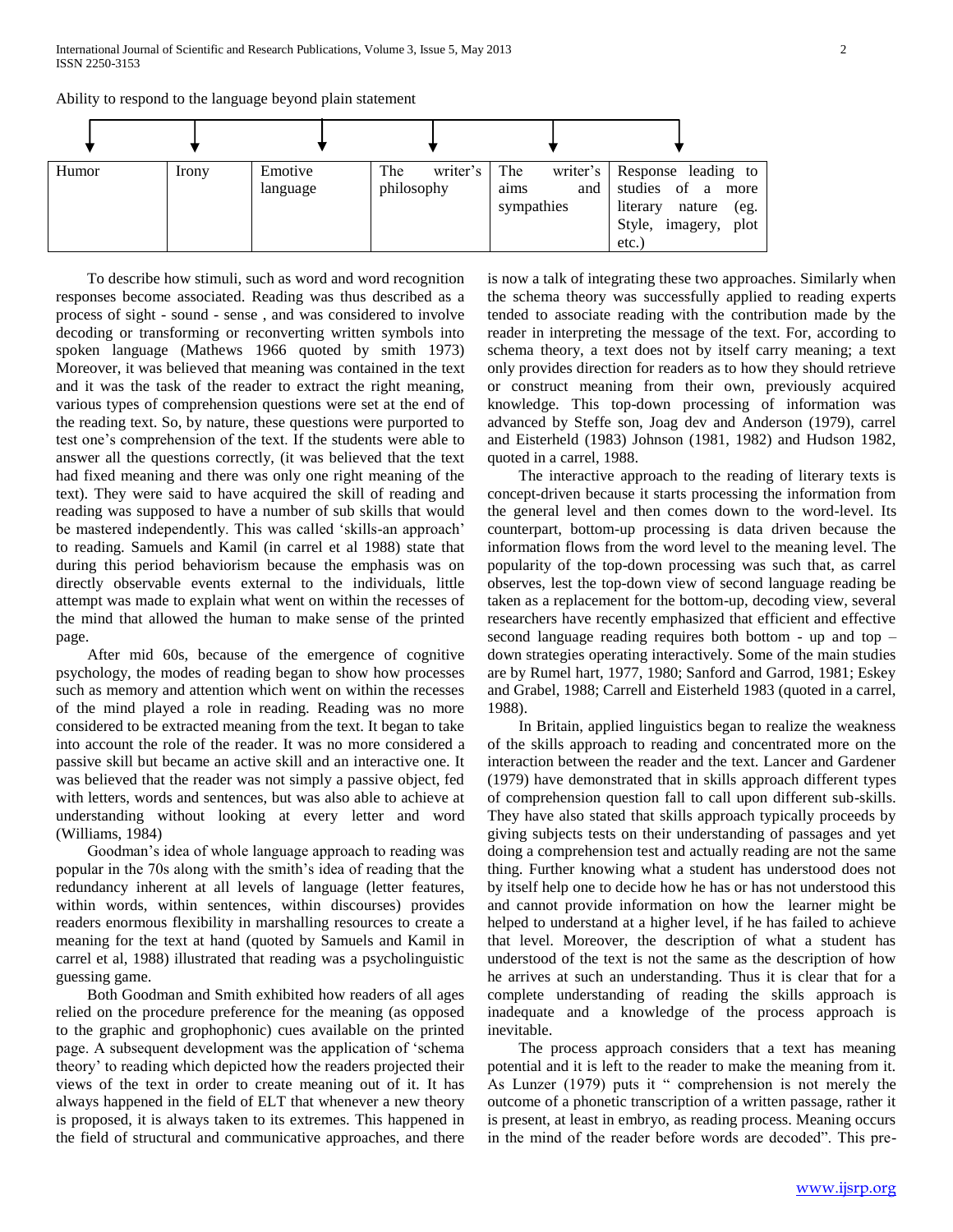supposes that the reader has to bring something to the text to make meaning out of it. What the reader brings to it goes by the name 'process' in the channel of reading. Its basic tenet is that reading is an interactive and interpretive activity. It is a kind of communication with the text. The fact that different readers get different things from the same that goes to prove that reading is a process of co-operation and negotiation.

 Thus there is not much of a difference between 'Process Approach and Interactive Approach' to reading. Excepting that they are two different labels, both lay their emphasis on what happens when a reader comes into contact with text. Definitely there is the interaction of different types: interaction between the reader and the text; interaction between different elements that constitute a text; interaction between bottom-up and top-down processes. This process has been very well illustrated by Lancer and Gardner (1929:16) in the diagram 1.

**Diagram 1 Interaction between the writer and the reader**



 Diagram 1 shows that the difference between spoken communication and written communication. In the case of spoken communication, the speaker and the interlocutors share the common situation, that is, there is no time gap between the message produced and received. But in the case of written communication, there is a time gap. The writer produces a message at one time and place and this is received by one or more readers in another. There is however, a common experience of the world (w). The produce of communication that is the text is now permanent and not transient as in the case of spoken communication. This suggested by a double rectangle denoting the message (m). Unlike oral communication, here the verbal message cannot be supplemented, modified or emphasized by non-verbal behavior. Further, the lack of a common situation is made worse by a restriction of the context. That is, the context is limited to what has already been introduced by the writer; he cannot alter it when the reader reads it. So what the writer always does is to make his message complete and to introduce order into it. He affects this completeness and order by anticipating what knowledge (w") the reader may possess and by trying to supply all the deficiencies of the reader at the right moment, which is called editing.

 Editing takes place twice in the process of producing a message; once at the thought level and then at the textual level that is the language in which it is couched. The editing is very much done by the language processor (LP) which represents the capacity to select the relevant section of the total knowledge for a specific purpose. When the reader comes across this message, he uses his knowledge of the language (LK,) knowledge of the world and the context and tries to understand the message. Through his LP, he finds the message to be easy or difficult according to the writer's estimation of the readers LK and W. If his expectations are high then the text may prove to be difficult for the reader who fails to live up to that expectation. On the other hand, if the writers' expectations are lower than the ability of the reader, the text is understood easily. That is why an arrow marked both ways is marked between M and LP.

 The same idea is expressed in 'Interactive Approach' through an interaction between 'bottom-up' and 'top-down' processes. In the bottom – up processes, the data are the input from the text which moves to the brain. The upward movement triggers off certain past experiences or perception about the topic. In the 'top-down' process, it is an attempt by the brain to find an existing knowledge structure to superimpose on to the incoming data in order to more quickly facilitate the assimilation of the new information. Both the processes are to be complementary otherwise the message of the writer will not be correctly understood by the reader.

There are two major interactions involved in reading:

- 1. Between reader and text
- 2. Between different elements within the text or otherwise called 'textuality'

## IV. INTERACTION BETWEEN READER AND TEXT

 A reader does not go to a text without any purpose. He reads because he wants to read. So he brings the following to the text he reads (Wallace, 1986)

- 1. Purpose
- 2. Knowledge of the language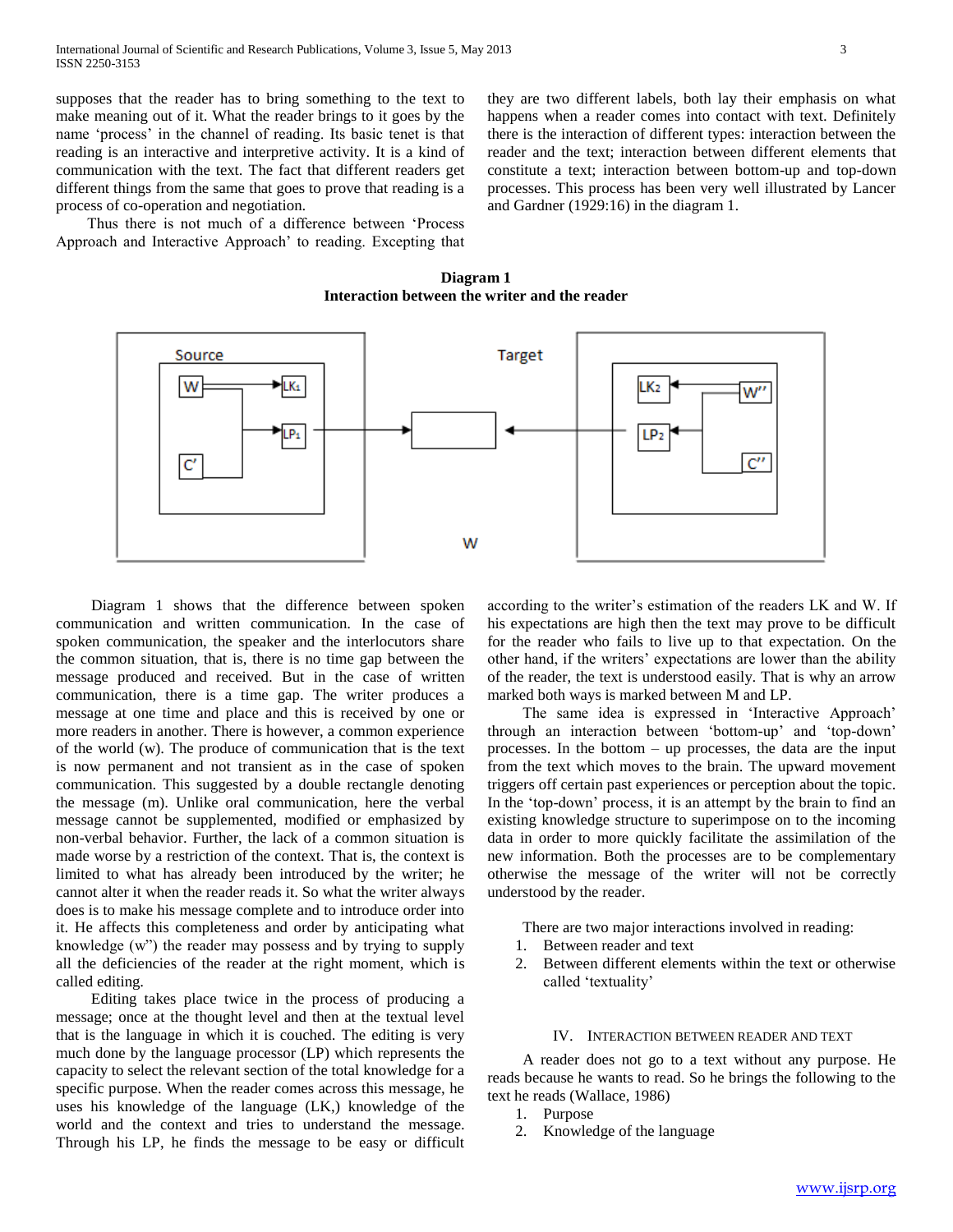- 3. Knowledge of the world
- 4. Opinion

# V. PURPOSE

 Reading depends on the purpose of the reader as no reader comes to a text without any purpose. Consider the example of a newspaper from cover to cover. First of all, one skims through it to select items of interest. Then if one is interested in sports, one reads the sports page. Even here, one reads the news about one's favorite game. Further a reader's purpose decides one's speed of reading. For example there is a substantial difference between looking at a notice board and scanning advertisements for a particular type of flat on the one hand and reading an article of special interest in a particular journal on the other.

 Based on the purpose of reading, texts can be divided into 2 major categories:

1. Language texts and

2. Reading texts.

 Language texts are meant for learning a language whereas reading texts are meant for enjoyment as well as for getting facts, ideas, even feelings of family community. In the latter we are interested in what the writing meant (Nuttal, 1988). Thus a text is selected according to the purpose of the readers. This affects the reading process to a greater extent especially in interrogating and interpreting the text.

#### VI. KNOWLEDGE OF LANGUAGE

 The second factor involved in reading is the knowledge of the language system that the reader brings to the text. A reader should have a clear idea of the writing system of the language, for it is the written material that he is to negotiate. Written discourse is a vast area that cannot be exhausted here and hence only 3 examples are given to indicate the quantity of knowledge expected of a reader with regard to the language system.

- a) Paralinguistic features of a written language refer to the punctuation marks. The punctuation marks play a vital role in indicating the nature of an idea complete or incomplete. They also express feelings and sometimes functions. For e.g. A newspaper headline during the world cup cricket tournament in 1984 was "Kapil's devils did it!" The exclamation mark at the end of the sentence conveys the feeling that something unexpected has happened. The reader must be familiar with such meanings.
- b) Knowledge of the sentence structure helps the reader predict world classes in a sentence. For e.g. In the sentence E.g.) Roma gave Krishna his pen. Here, the SV, IO, DO pattern predicts the second object.
- c) Similar the connecting devices used by the writers help the learners to relate an idea backwards and forwards in order to get its significance. For E.g.) The school was closed due to the students' strike, which was not

 liked by the parents. This refers to the whole sentence that goes before.

#### VII. KNOWLEDGE OF THE WORLD

 The third aspect is the knowledge of the world or the 'schemata". Widdowson (1983) defines schemata as "cognitive constructs or configurations of knowledge which we place over events so as to bring into alignment with familiar patterns of experiences and belief. They therefore serve as devices for categorizing and arranging information so that it can be interpreted and retained. Starting from Bartlett's experiments (Bartlett, 1932 quoted in Widdowson, 1983) it has had its usefulness in different fields. In the field of reading one can say that the reader places his schemata over what he reads in order to interpret it. One brings in one's knowledge of the world to interpret the text. As carrell (1983) remarks "the text itself does not carry meaning. A text only provides guidance for listeners and readers as to how they should construct the intended meaning from their own previously acquired knowledge.

 To prove this fact, Catherine Wallace (1988) cites an example:

 The Great Britain pack has performed without distinction in the two tests so far. Their lack of pace has been starkly exposed by the mobility and speed of such players as Broadhurst, a magnificent open-side prop.

 Despite all the words in this text are familiar to the reader and there is not much of a problem in the understanding of the construction of the passage, the reader is puzzled as to the message of the text once he is supplied the background knowledge, that is, the text is from a newspaper sports page and about rugby, football, then the text emerges meaningful to the reader. His knowledge about the game helps him to extract the meaning from the text. So what is necessary here is the knowledge of the source, genre and topic. The source refers to the medium from which it comes namely book or newspaper. The genre refers to the form of writing namely recipe, menu or newspaper editorial. A particular genre has both a distinctive content and a characteristic structure. It is this characteristic of the genre that makes readers predict the happenings in the text and confirm those predictions during the course of their reading.

 Another aspect that helps the reader in his guessing is the cultural element. Knowledge of the cultural aspect of the text is a must for the reader to unearth the meaning from it. It refers to a very complex package of beliefs, knowledge, feelings, attitudes and behavior of the people. To cite an example (Wallace 1988) Sally's daddy said, "we are going to see Auntie pat in hospital". Sally and her daddy went to a shop to get some.....

 A British reader would fill in the blanks with flowers, but an Indian reader would fill it with oranges, apples or Horlicks because that is the routine in his culture. The point that is made here is that a knowledge of culture helps a learner to predict what to follow and interpret the situation.

#### VIII. OPINION

 The last aspect of reading is opinion, which means the views that readers have about the world in general and the text in particular. Some readers have their own likes and dislikes about authors. Such attitudes influence the readers before they open a book or a paper. They also influence reader evaluation of the content and the author's views.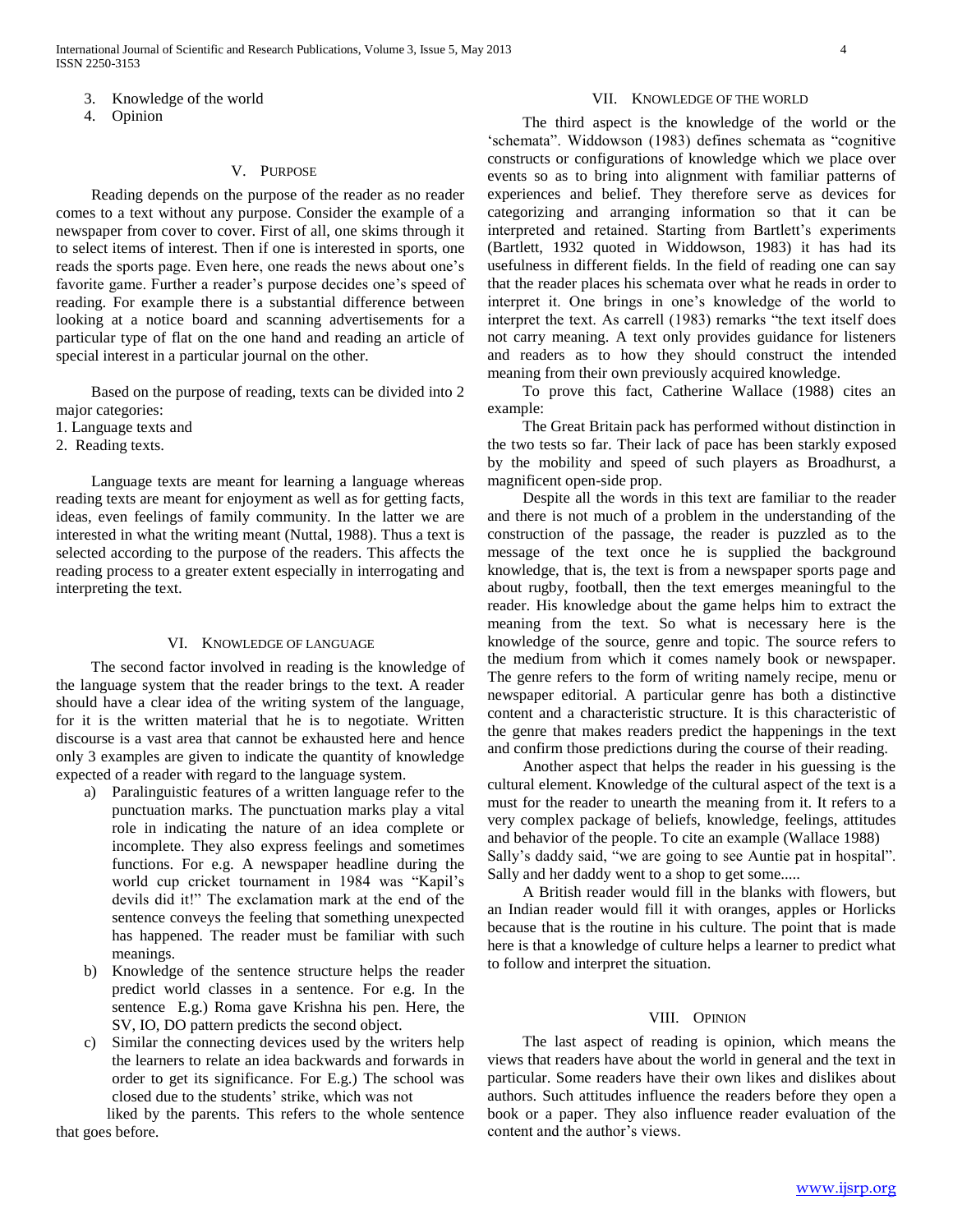The second interaction involved in the reading process is textual interaction or textuality.

# IX. TEXTUAL INTERACTION

 This refers to the interactive nature of the text. Recent research by Grabe (1984 and 1985) indicates that the linguistic elements of the texts combine interactively to help create textuality (what makes a text, a text as opposed to a collection of individual sentences) that must be processed by a reader. It is a known fact that writers purposely use and manipulate different combinations of linguistic variables in different text types and genres. This interaction of variables is what Grabe (1988) calls 'textual interaction' the interaction of linguistic forms to define textual functions.

 The form-function interaction is mostly effected by cohesive and coherent devices. Debangrande and Dressler (In carrel, 1987) definite cohesion as " the ways in which surface elements of a text are arranged and mutually connected within a sentence". This is a broader definition than that of Halliday and Hasan (1976) who define it as a semantic one which refers to relations of meaning that exist within the text, which factor defines it as a text.

 For them a text is a semantic unit, a unit not of form but of meaning and cohesion is expressed through the structural organization of language. The 3 strata of language:

- 1. The semantic (meanings) strata
- 2. The lexico-grammatical (form) strata and
- 3. Phonological or orthographic (expression) strata.

 What they affirm is that meanings are realized as 'forms' and 'forms' are released as 'expressions'. In other words, meaning is put into words and words are put into found or writing. So it is the readers' responsibility to find out related elements in a text in order to comprehend the text. The relationship is expressed through five ways and each way is called 'a cohesive tie'. The five ways are referenced, repetition, substitution, ellipsis and conjunction. There is one more way, which is by 'other words'. They are dealt with below:

#### **1. References**

 The following example illustrates 'references' (Hedge, 1988)

 The Eskimos are descendants of hunters who moved from Siberia into Northern Canada at the end of the last Ice Age, about 12,000 years ago. They still live in this area where there are arctic weather conditions for eight or nine months of the year. In such a climate it is not possible to develop agriculture. The traditional Eskimo economy was therefore based on two basic activities. The first was fishing through holes in the ice or on the open water in canoes. The second was the hunting of sea animals such as whales and seals and land mammals such as caribou.

#### **2. Repetition.** (Halliday and Hasan, 1976)

Consider the e.g.

1. Wash and core six cooking apples. Put the apples into a fireproof dish.

Here the item functioning cohesively is the 'apples' which works by repetition of the word 'apple' accompanied by the definite article as an anaphoric signal

**3. Substitution** (Halliday and Hasan, 1976)

#### Consider the sentence

 He lost his way in the galleries-the same thing happened to me.

 Here the substitution, 'the same thing, refers to "I also lost my way in the galleries".

#### **4. Ellipsis** (Halliday and Hasan, 1976)

Consider the e.g.

- 1. At last Stan has tried. I don't think Bob has.
- 2. Are you dieting? I have been for some time.

 The second verbal group in the above sentences is elliptical because in the first sentence 'tried' is omitted after 'has' and in the second 'dieting' is not mentioned after 'have been'.

# **5. Conjunctions** (Halliday and Hasan, 1976)

Consider the sentence

 E.g. For the whole day he climbed up the steep mountain side almost without stopping.

- 1. And in all this time he met no one. (additive)
- 2. Yet he was hardly aware of being tried (adversative)
- 3. So by night time the valley was far below his (casual)
- 4. Then, as dusk fell, he sat down to rest (temporal)

 And, yet, so and then are conjunctions here. They create cohesion through their meanings rather than by specific reference to other items in the text. Each conjunction has a category according to its function in the text. The categories are given in brackets.

## **6. Other worlds**

 Sometimes vocabulary items give cohesion to the text. One of the ways is, choosing the words in order to give consistency to the impression or point of view that one is trying to express (Williams, 1984)

 Dr. James stepped into the ward and the patient attempted to lift his bleeding hand so that the visitor might get a better view. James noticed how the wretch had also suffered damages to his elbow.

 The words that affect the cohesion are the 'visitor' and the 'wretch'. The visitor refers to the doctor and the wretch refers to the patient. Besides cohesion the texuality or text is affected by coherence.

## **7. Coherence**

 A text may cohere via the interaction between text presented knowledge. For e.g. (Widdowson, 1978). Consider the following dialogue.

A: That's the telephone

B: I'm in the bath

 $A: \Omega$ .

 A reader of this dialogue between A and B can easily understand the reason left unstated by B (that be cannot attend to the call as he is in the bathroom) because of this knowledge of the world.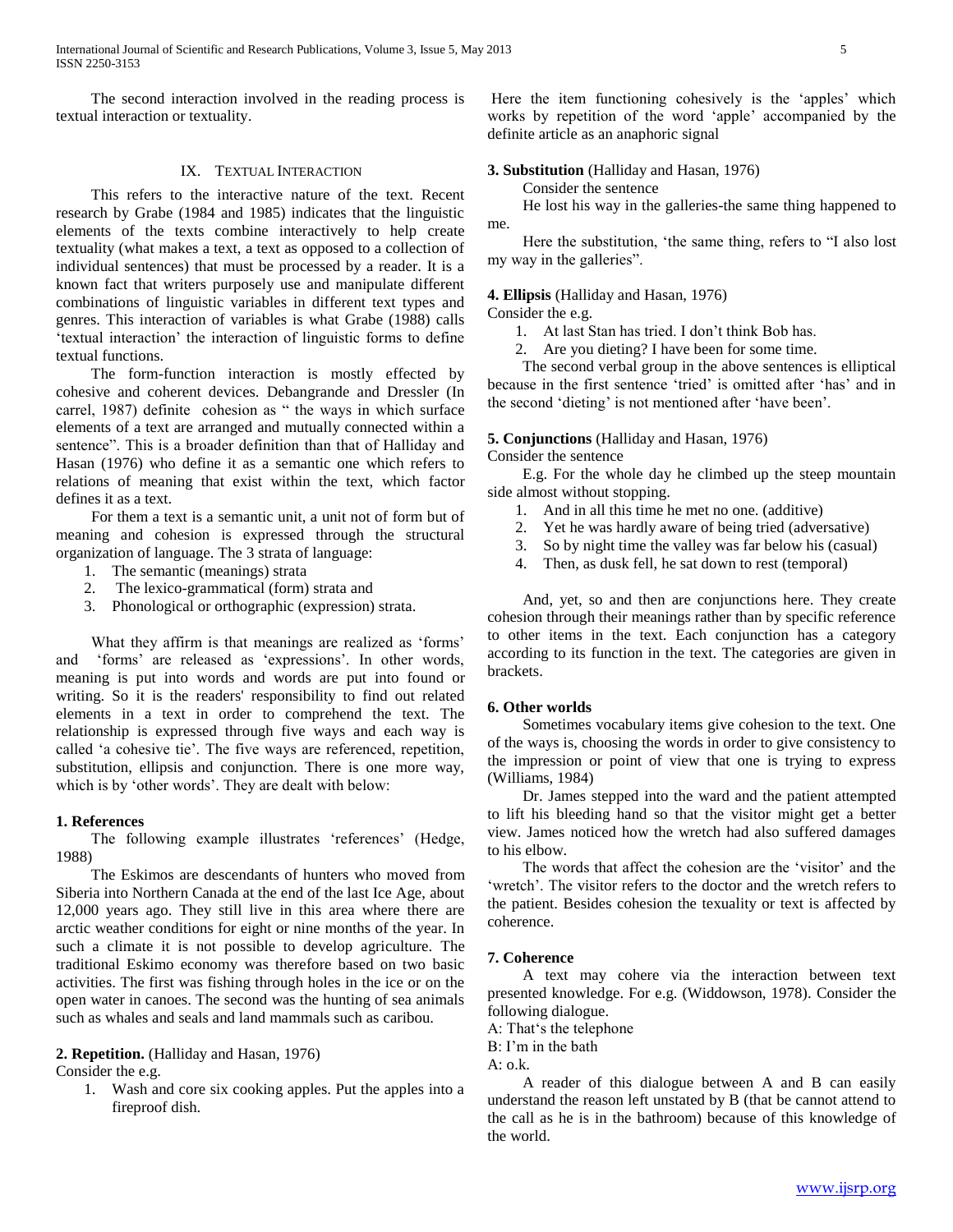Beaugrande and Dressler (1981) are of the same view when they define coherence as follows:

 Coherence concerns the ways in which the components of the textual world, that is the configurations of concepts and relations which underlie the surface text are mutually accessible and relevant. Concepts are configurations of prior knowledge. (Cognitive content) in the mind and relations are links between concepts which appear together in a textual world.

 Sometimes the reader's interpretation of a text depends upon his knowledge of other texts. For e.g., The text 'Every little bit hurts' can be understood and appreciated better, provided the reader knows that 'Every little bit helps'.

 It has been seen that heading is a co-operative enterprise where unless the reader and the text interact purposefully, there cannot be any comprehension of the text. This has greater implications for the reader, a term which include the learning and the teachers.

#### X. IMPLICATIONS FOR THE STUDENTS

 Students can be encouraged to realize that reading starts even before they look at the page. This realization can be affected by focussing on what they actually do when they want to read newspaper, magazines and books in their mother tongue. Students never approach a text without purpose, both of their own and that of the author and read only what they are interested in. Further they do not read at the same time speed a novel and a notice in their mother tongue. May be because of their classroom experience where the teacher teaches the textbook, reading line by line and explaining every word, they may have developed an idea that there is only one style of reading. This idea should be eradicated from their minds and they can be made to learn that there are 4 styles of reading, namely scanning, skimming, extensive reading and intensive reading. Grellet (1981) lists 4 main ways of reading which are

- 1. Scanning where one goes through a text to find particular piece information.
- 2. Skimming which process is used by a reader while quickly going through a text to get the list of it.
- 3. Extensive reading which is used for reading longer texts, usually for one's pleasure. This is a fluency activity, mainly involving global understanding and
- 4. Intensive reading which procedure one adopts to read shorter texts, in order to extract specific information. This is more an accurate activity involving reading for detail.

 The students can be made to realize that reading is a kind of interactive process where their contribution plays a major role. They should understand (Nuttal, 1987) that

 The text functions like a do-it-yourself construction kit. The message in the writer's mind is the perfect piece of furniture planned by the designer. The process of breaking this down into a box with instructions for assembly is a little like the process of putting thoughts into words and organizing them into a coherent text.

## **XI.** IMPLICATION FOR THE TEACHERS

 The teachers must realize that there are 3 broad stages in reading an unfamiliar text: pre-reading, while-reading and postreading. It is the pre-reading stage that often presents maximum difficulty while reading a text in a foreign language. It is of vital importance as it activates the student's expectations and predictive ability.

 The teacher must expose the students to different types of texts in order to sensitize them to understand how their reading strategy changes according to their purpose of reading. Practically speaking, in Indian classrooms it is impossible, for the teachers expose the students to texts considering the student's taste. So what can be done is to arouse motivation through his handling of the text that is given to the reader so as to give learners a purpose in reading. This does not mean that he should not expose his students to different genres. A genre has distinctive content and characteristic structure. This is a week, the teacher must make it a point to expose students through different texts to different genre – how it is organized and what its contents are. It is also necessary for the teacher to point out the different purposes of headlines, captions, punctuation marks and diagrams, small prints etc. to the students. They must be trained in identifying the text and topic and recognize their purposes.

 The teacher should start with a global understanding and move towards a detailed understanding rather than working the other way round. Because, it is the awareness of the general structure of a passage, that will allow the students to read more effectively later on. By starting with a longer unit and by considering the layout of the text, the accompanying pictures or diagrams etc. the students can be encouraged to anticipate what they are to find in the text. This is essential in order to develop their skills of inference, anticipation and deduction.

 Reading is an active skill. It constantly involves guessing, predicting, checking and asking oneself questions. This should be taken into consideration when revising reading comprehension exercises. It is possible to develop the students' power of inference through systematic practice or to introduce questions which encourage students to anticipate the context of a text from its title and illustrations of the end of the story from the preceding paragraphs.

 Students should be led to find out; first of all, whether the text aims at convincing reader, giving him information, asking him for something etc. One way of doing this is to set comprehension tasks. Comprehension tasks are different from comprehension questions in the sense that the latter tests one understands whereas the former guides the students through the reading process making them learn the strategies involved in reading.

#### XII. CONCLUSION

 The brief analysis of the various aspects of reading shows that reading is an interactive process where the reader's intent, knowledge of the language, schemata and opinion play a vital role in the interpretation of the text, consequently the role of a teacher is that of an active participant in the reading process,